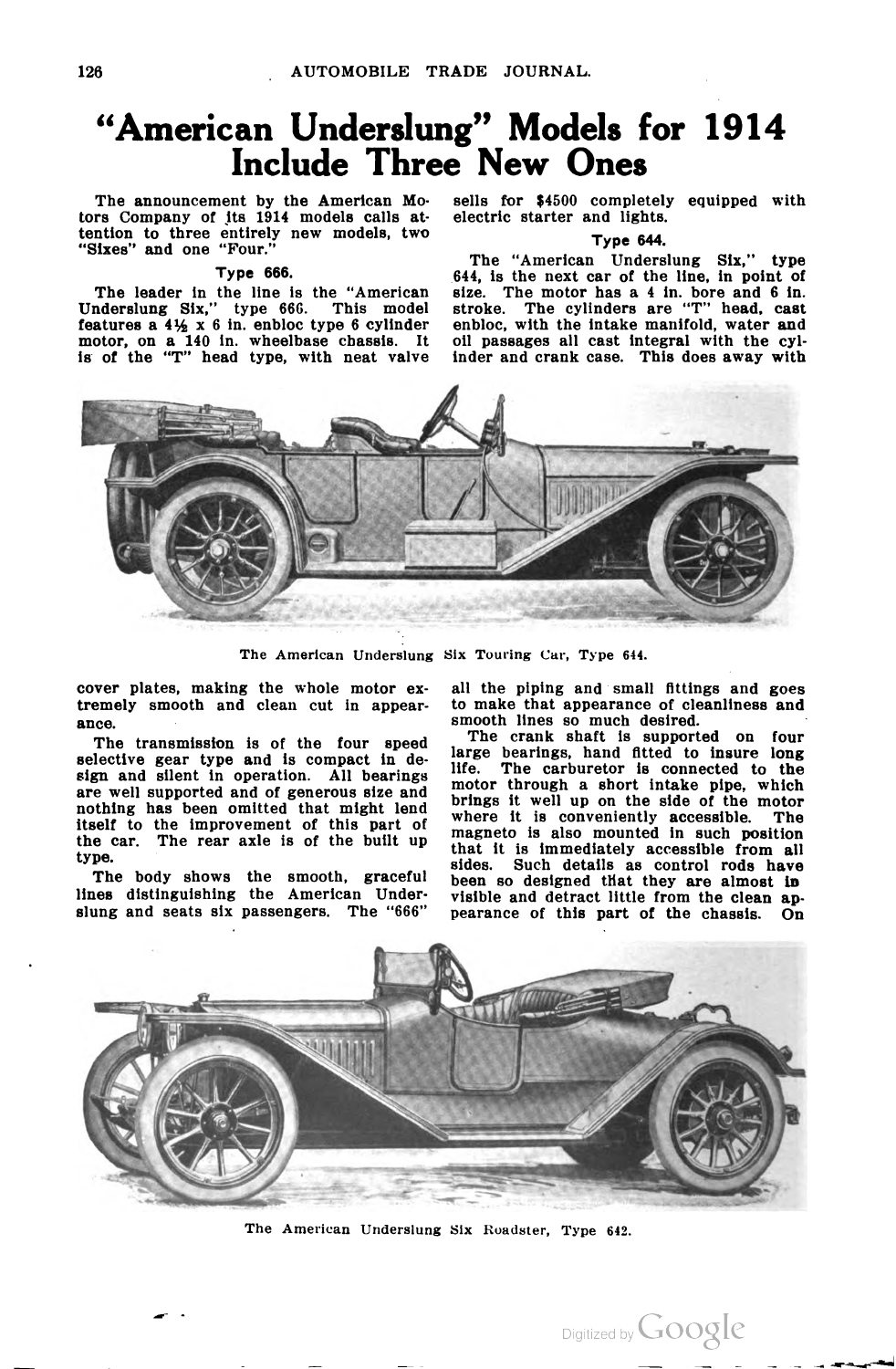the left side of the motor is mounted the motor generator for starting and lighting, which turns the motor at a reduction of 25 to 1. its construction is extremely simple and it is readily accessible. The oiling system is of the well-known American un derslung double pan automatic splash type; a constant level being maintained in the crank case. Lubrication to main bearings

The clutch is of the cone type, of large diameter and generous width; it is extreme ly smooth and easy in its operation. Grease cups conveniently placed make the lubrica tion of the clutch easy and certain.

The rear axle is of pressed steel design. The differential, ring gear and driving pinion are supported on ball bearings, mounted in adjustable cages in a malleable iron sup

> port. All gears are of the highest grade al loy steel, carefully heat treated and ground to size. Adjustments are provided which assures the axle maintaining the quietness with which it leaves the factory. Accessi bility has been given attention in design ing this axle and the entire differential



tegral with the crank case, as is also the generator bracket on the exhaust side. The American "Six" Motor. The intake side shows the valve cover<br>plate removed, exposing the mechanism.<br>The magneto is mounted on a bracket integral with the crank case, as is also

is by gravity through a sight feed on the dash.

## Transmission, Clutch and Axles.

The transmission on this model is of the four speed selective gear type. The gears are made wide with specially designed teeth to insure long life and quietness in opera tion. The materials for gears and shafts are of the highest grade alloy steel, carefully heat treated and ground to size. All shafts are supported on large annular ball bearings.

may be removed] through the rear axle hous ing cover.

I ' . 014' 1, 14' 1, 14' 1, 14' 1, 14' 1, 14' 1, 14' 1, 14' 1, 14' 1, 14' 1, 14' 1, 14' 1, 14' 1, 14' 1, 14' 1

Due to the large wheels used in this model, rather larger brakes than are com monly found on a. car of this size are used. Adjustment of the brakes is made directly at the rear axle and the design is such as to offer unlimited adjustment. The rear axle is of the well-known full-floating type. The steering gear, mounted on the sub



#### The American Underslung Chassis.

The engine is mounted on a sub-frame, which in turn is suspended from cross-members.<br>The transmission is also mounted on this sub-frame, and is located amidship. A special<br>bracket supports the rear springs and also the tir